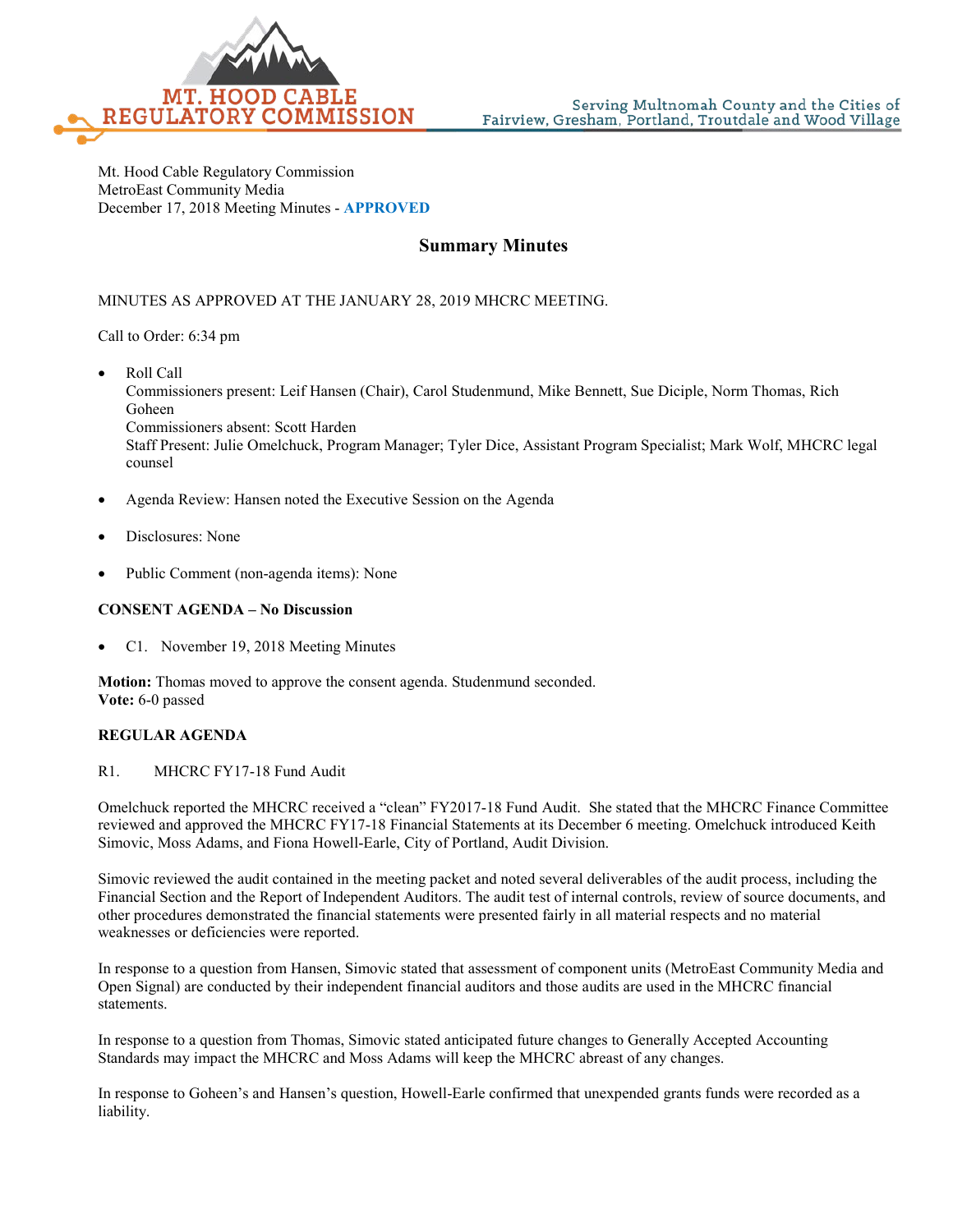**Motion:** Diciple moved to acknowledge the MHCRC FY17-18 Fund Audit prepared by Moss Adams and direct MHCRC staff to submit the Audit to the Secretary of State by December 31, 2018. Goheen seconded. **Vote:** 6-0 passed

### R2. Manley Contract Amendment

Omelchuck reviewed the draft amendment contained in the meeting packet. She stated staff is requesting to extend the time of the current contract to incorporate Manley's facilitation of the March 2019 planning retreat. The amount of the contract remains unchanged. Omelchuck stated that staff anticipates a significant portion of the retreat will be related to the future planning of the MHCRC.

In response to a question from Bennett, Omelchuck said the contract was for facilitation of last year's retreat, project management to develop the consulting scopes of work for the community technology needs ascertainment, and future planning work. Omelchuck confirmed that Manley agreed that the retreat facilitation work could be completed within the current scope and amount of the contract.

**Motion:** Diciple moved to amend to the contract with Paula Manley Consulting to extend the term through June 30, 2019, and include facilitation services for the MHCRC 2019 planning retreat. Studenmund seconded. **Vote:** 6-0 passed

- Staff Activity Reports and Updates
	- FCC/Federal/State Public Policy

Omelchuck provided an update related to two FCC proceedings. The first proceeding regarded the ability of cable companies to offset franchise fees for the value of in-kind contributions. The second allowing cable companies' use of the public right-of-way (ROW) for non-cable services under the current cable franchise without compensation to the jurisdictions for the additional services/equipment installations. She stated that the MHCRC is part of a local jurisdiction coalition, which filed reply comments to the FCC by the December 14 deadline. She confirmed staff will provide Commissioners with a PDF or a link to a copy of the reply comments.

Omelchuck stated US Senator Markey recently lead an effort advocating for PEG via a letter sent to the FCC Chairman (see copy in MHCRC meeting packet).

Local governments filed an appeal with the FCC to delay its small cell deployment rule making. The FCC denied the request. In addition, several lawsuits have been filed in opposition to this FCC order, which will be heard in the 10<sup>th</sup> Circuit Court. Omelchuck stated that the FCC order will go into effect on January 14, 2019 prior to the court hearings.

Omelchuck said the US Supreme Court refused to hear an appeal of the DC Circuit Court ruling on the 2015 FCC Open Internet Order, thus the Circuit Court's ruling stands, which upheld the Open Internet rules (a.k.a. Net Neutrality). In response to a question from Bennett, Omelchuck and Wolf stated jurisdictions could approach net neutrality protections in various ways.

Omelchuck noted that the Oregon Legislative session begins in January 2019.

- Committee Reports
	- Finance Committee: None
	- TechSmart Grant Committee: None
	- Community Ascertainment Committee: None
	- Open Signal Board Appointee

Diciple noted Open Signal's strategic planning session on December 15, which she attended and volunteered to facilitate. Open Signal has had four new board members participating. The session built upon two reports commissioned by Open Signal: one documenting stakeholders interests and one analyzing possible ideas for Open Signal to monetize its assets. Open Signal has received inquiries from all over the country about the Black Film Makers internship. Open Signal received a \$45,000 three-year grant from Meyer Memorial Trust.

- MetroEast Board Appointee: None.
- New business; Commissioner Open Comment
	- Hansen appointed Goheen as chair of the MHCRC Finance Committee.
- Franchisee Activity Report
	- Frontier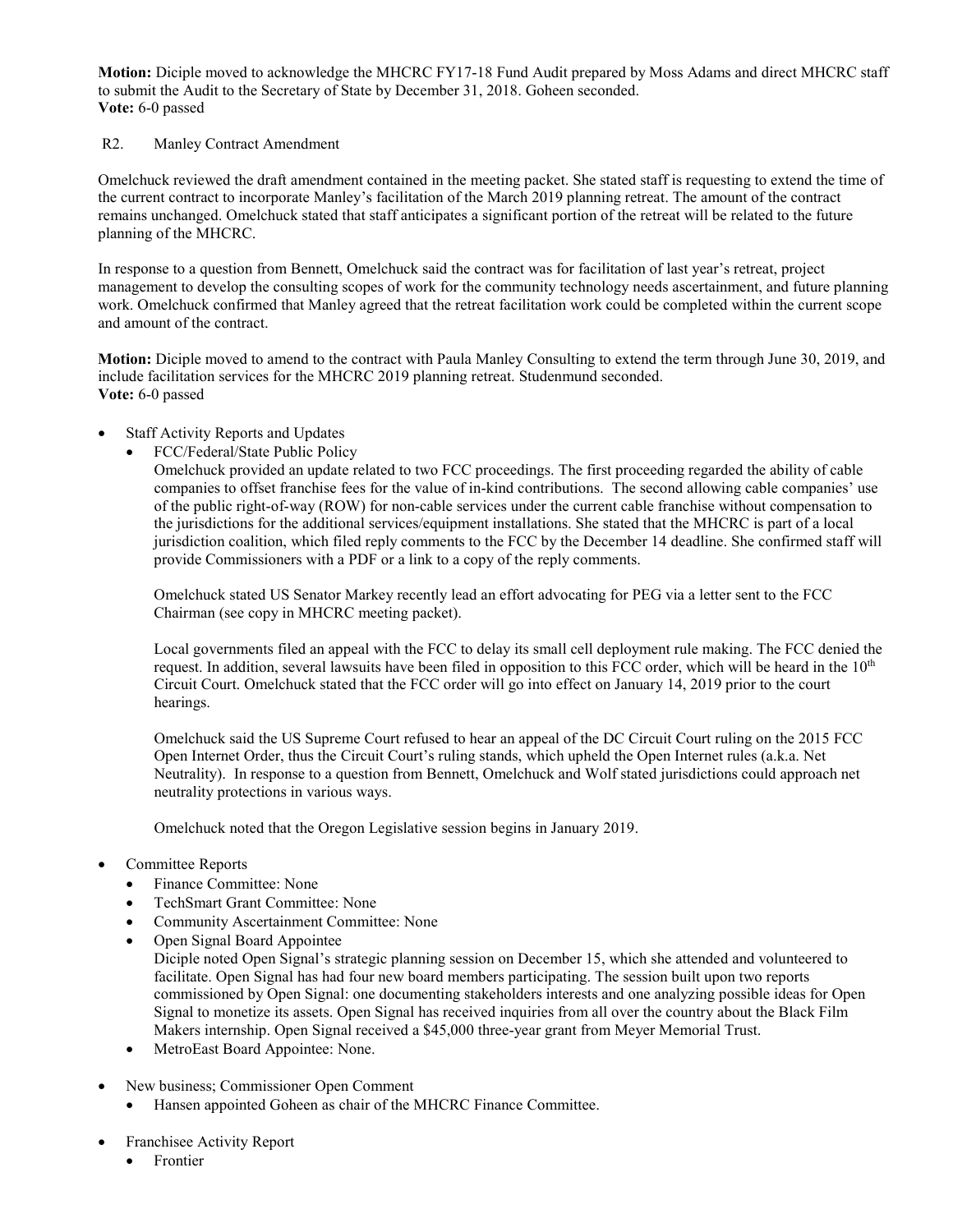Jessica Epley, Frontier Government and External Affairs Manager, stated that two of the four franchise extensions have been ratified. Frontier continues to build-out fiber in the area and has invested most of its \$20 million in the tri-County area.

## • Comcast

Sheri Acker, Comcast Government Affairs Specialist, stated that Comcast raised \$200,000 during its annual giving campaign. Acker announced the Amazon Prime roll out, which is accessed through Comcast's X1 remote. Acker provided a news article highlighting Comcast as providing some of the highest internet speeds in Oregon and nationwide. She also announced that the Internet Essentials program has expanded to low-income veterans. Internet Essentials is currently serving six million customers. In response to a question from Diciple, Acker stated the speeds for Internet Essentials is 15mbs. In response to a question from Bennett, Acker stated she will provide a link that will allow the Commissioners to check their internet speeds.

• CenturyLink

Samantha Ridderbusch, CenturyLink Government Affairs Director, stated that employees made contributions through United Way and CenturyLink matched up to 50% of their contributions. Ridderbusch announced CenturyLink's grant opportunity, 'Teachers in Tech,' which runs through January 12, 2019. PreK through  $12<sup>th</sup>$  grade teachers can apply for grants of up to \$5,000.

- Reliance Connects: No report
- PEG Provider Activity Report
	- MetroEast Community Media

Marty Jones, MetroEast Executive Director, introduced Jessica Holiday, Director of Finance, and outlined her responsibilities. Holiday provided a brief history of her professional background, stating that she was previously the COO at NTEN and prior to that she worked for WebMD.

Jones announced that the Alliance for Community Media (ACM) National Conference will be hosted in Portland, July 10- 12. In response to a comment from Diciple, Jones said he is the co-chair of the conference committee and 15 community media center staff from the Northwest are assisting in the planning. The conference will be held in downtown Portland for easy access to public transportation and conference site.

Jones highlighted several of MetroEast's accomplishments over the past year, including building remodeling of space and technology upgrades; MetroEast's Annual Showcase; local youth and non-profit PSAs; internships with local colleges and Job Corps; training sessions at Rockwood DIY; and community partnerships throughout the area. Jones announced a \$40,000 grant from the Oregon Community Foundation.

In response to a question from Goheen, Jones stated that Rockwood DIY isn't open in the evening, so it is difficult to appear open and staff the site the same hours of MetroEast. The vision is to create a more generally available 'digital lounge', however, right now access is by appointment only.

In response to a question from Bennett, Jones stated that the City of Gresham and Open Signal have fulfilled their agreement for the lease of the Rockwood DIY space. Jones confirmed he is meeting regularly with the Rockwood Development Commission with regards to future planning for the Rockwood DIY.

- Open Signal: Diciple noted that Justen Harn, Open Signal, was not able to attend the meeting.
- Public Comment: None
- Executive Session convened at 7:52pm

Hansen convened the Executive Session pursuant to ORS 192.660(2)(f), which allows the Commission to meet in executive session to consider information or records that are exempt by law from public inspection, specifically: ORS 192.355.

Representatives of the news media and designated staff (Julie Omelchuck) were allowed to attend the Executive Session. All other members of the audience were asked to leave the room. Representatives of the news media were specifically directed not to report on or otherwise disclose any of the deliberations or anything said about these subjects during the Executive Session, except to state the general subject of the session as previously announced. No members of the news media were in attendance. No decisions were made in the Executive Session.

The MHCRC considered and reviewed information and records exempt from public inspection related to the MHCRC general counsel, Mark Wolf, recommendation to accept a Conflict Waiver and Informed Consent and enter into a Common Interest agreement both with the Portland Office of the City Attorney due to its prior legal representation of MHCRC up until May 2018.